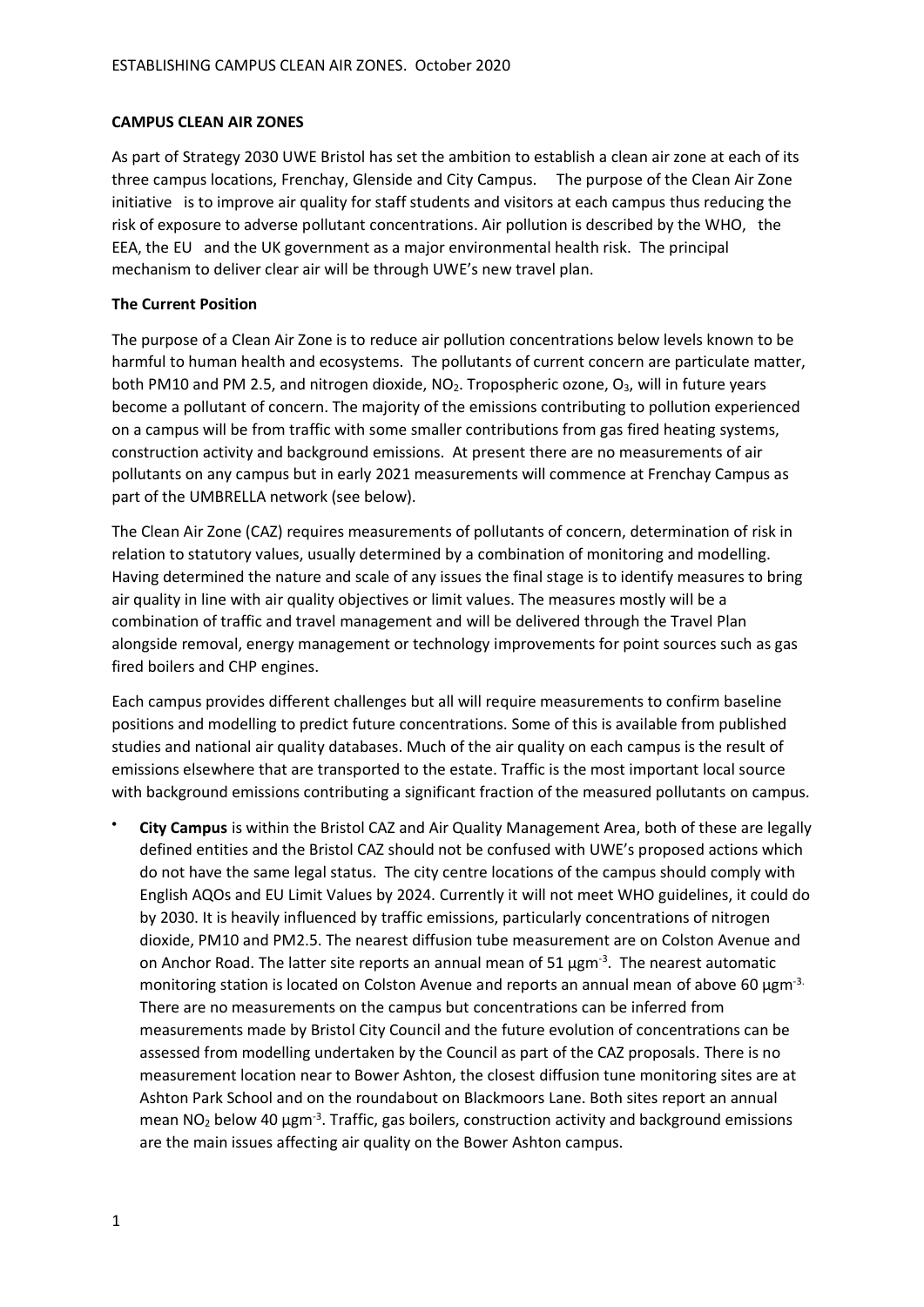- **Glenside Campus** is not in a Council proposed CAZ or Air Quality Management Area. There is no monitoring location in the immediate vicinity of the Campus, Bristol City Council's nearest automatic monitor for  $NO<sub>2</sub>$  is located on Fishponds Road near the junction with Alexandra Park. This site reports an annual mean  $NO<sub>2</sub>$  below 40  $\mu$ gm<sup>-3</sup>. This location is part of Bristol's Air Quality Management area. It is likely that air quality at or nearby the campus will comply with most English AQOs and EU Limit Values. Traffic, gas boilers, construction activity and background emissions are the main issues affecting air quality on the campus. It may not meet all WHO guidelines but could by 2030. It is subject to dispersion of traffic emissions from road and background sources. Modelling of air pollution undertaken by the Horizon 2020 ClairCity project provides our best estimate of air quality on and in the vicinity of the campus. Deployment of passive samplers or low cost samplers is recommended to confirm this position.
- **Frenchay Campus** is likely to have a number of elevated concentrations of particulate matter and nitrogen dioxide has some hotspots such as in the vicinity of the bus station. Traffic, gas boilers, construction activity and background emissions are the main issues affecting air quality on the campus. The forthcoming UMBRELLA network will provide an instrumented dense network of low and medium cost sensors providing real time temporal and spatial air quality information from some 20 locations. Nitrogen dioxide, PM10 and PM2.5 initially will be the main pollutants of concern, in later years ozone will become increasingly problematic as will other photochemical pollutants. English AQOs and EU Limit Values could be met by 2023/4. Traffic volumes on Coldharbour Lane and the A4174 are very high particularly but not exclusively at peak travel times. South Gloucestershire Council monitors  $NO<sub>2</sub>$  using diffusion tubes at various locations along the A4174 but none of these are in the immediate vicinity of the campus. The closest location is the MOD roundabout which reports an annual mean of 32  $\mu$ gm<sup>-3</sup> in 2018.

Over the next decade changes in the emission profile of many sources contributing to air quality on each campus will help us meet the Clean Air Zone ambition. In particular the penetration of EVs in to the car and van fleet, reduction in petrol and diesel vehicles in the car and LDV fleet, improvements in the emission characteristics of buses and the changing fuel mix in power generation will reduce local and background air pollution. However, the type of pollutants we are concerned about may change with more emphasis on even finer particles from road, tyre and brake wear. As the average temperature rises over the next decade we will see changes in the reaction behaviour of pollutants driven by photochemistry. We will need to pay much more attention to ozone concentrations and other photochemical reaction products in the later years of this decade. A low cost ozone sensor will be part of the UMBRELLA network alongside two of the more sophisticated Zephyr instrument (https://www.earthsense.co.uk/zephyr).

### **The Clean Air Action Plan to deliver the Clean Air Zone initiative**.

A key decision to make relates to the definition of what we mean by a Clean Air Zone. This needs to identify pollutants of concern and set a target year. The regulatory reference points are the Air Quality Objectives for England (AQOs), EU Limit Values and WHO Air Quality Guidelines. Each provides different challenges and opportunities for health and ecological protection. A target year of 2025 will enable the AQOs and EU Limit Values. WHO guidelines will be more challenging and probably require a target year of 2030. Much of the improvement in air quality will come from measures introduced in UWE's new Travel Plan but will also require actions in terms of on-site gas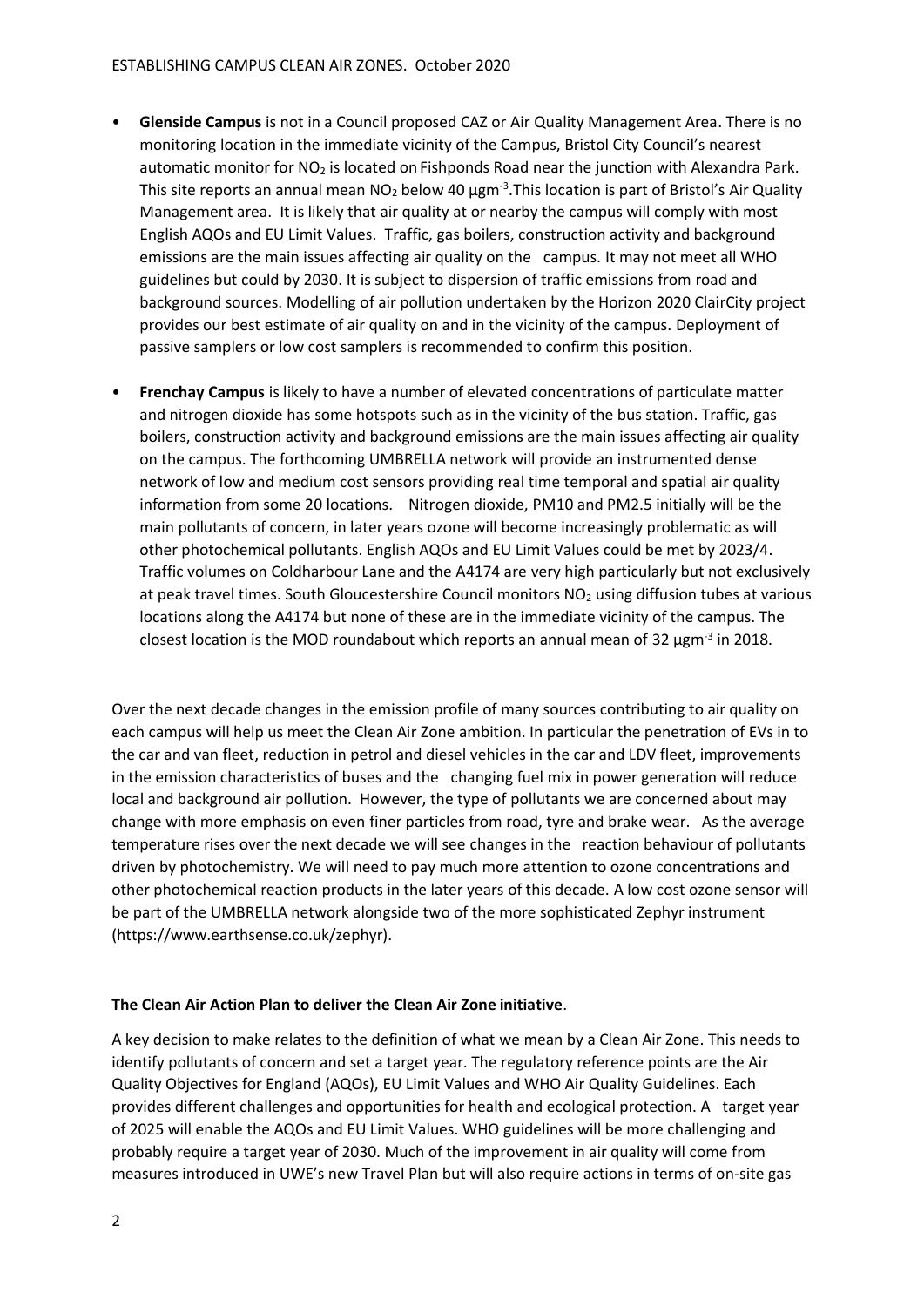consumption (CHP etc.) and other emissions that are within the scope of the definition. Monitoring and modelling of air quality concentrations will be required.

Action on clean air particularly those addressing student and staff commuting travel choices, will also support wider clean air initiatives in South Gloucestershire and Bristol.

# **Actions to Deliver Campus Clean Air Zones**

- Define the spatial extent of the area of each campus designated as a Clean Air Zone and subject to air quality improvement.
- Deploy signage as a visual signifier of intent to change pollutant concentrations and commuter behaviours.
- Establish the baseline of pollutants of concern at each location
- Establish reduction targets of key pollutants at each location
- Deploy monitoring instruments and establish reporting requirements for each site
- Within the Travel Plan identify vehicular restrictions within the zones (including own fleet, commuting & supply chains) and incentives for change.
- Identify mitigation measures to reduce pollutants caused by building and construction related activity on each campus
- Identify requirement to reduce emissions from gas boiler flues and the CHP engines.
- Explore options for logistics consolidation and delivery access for student groceries etc.
- Work with and influence local and national policy makers to improve background air quality
- Consider/ develop pollution control measures to limit exposure and reduce reactivation of particulates.
- Develop advice and guidance for students, staff and visitors on commuting options and travel choices.

The route to clean air will follow the reduction hierarchy, ensuring that emissions are avoided, reduced and where necessary, emission sources replaced.

# **UMBRELLA Network**

UMBRELLA is an ambitious £7M IoT Network funded by South Gloucestershire Council, WECA and Toshiba, linking Bristol and Bath Science Park with UWE, BRL and Future Space via the A4174 ring road. Around 200 multi-radio multi-sensor UMBRELLA IoT (node) units will be deployed in total, with over a thousand radios and sensors available for researchers and business trials. The aim is to accelerate research and technological innovation by establishing a test bed for developing new technologies and innovative applications, processes and products. The project commenced in June 2019 and Phase 1 will complete on 31st March 2021. UMBRELLA will instrument Frenchay Campus with low and medium cost sensors to measure  $NO<sub>2</sub>$ , ozone and particulate matter. Sensors will be deployed at 20 locations on the Campus and generate spatial and temporal data on air quality across the site. Some 50 nodes on the route from the Science Park to Frenchay Campus will be instrumented with the same low cost sensors thus providing a rich data resource for air quality studies into pollutant behaviour and possible management issues. The low cost sensor network will be enhanced by the deployment of two Zephyr instruments on the Frenchay Campus, one at the Science Park and one at the Hambrook roundabout.